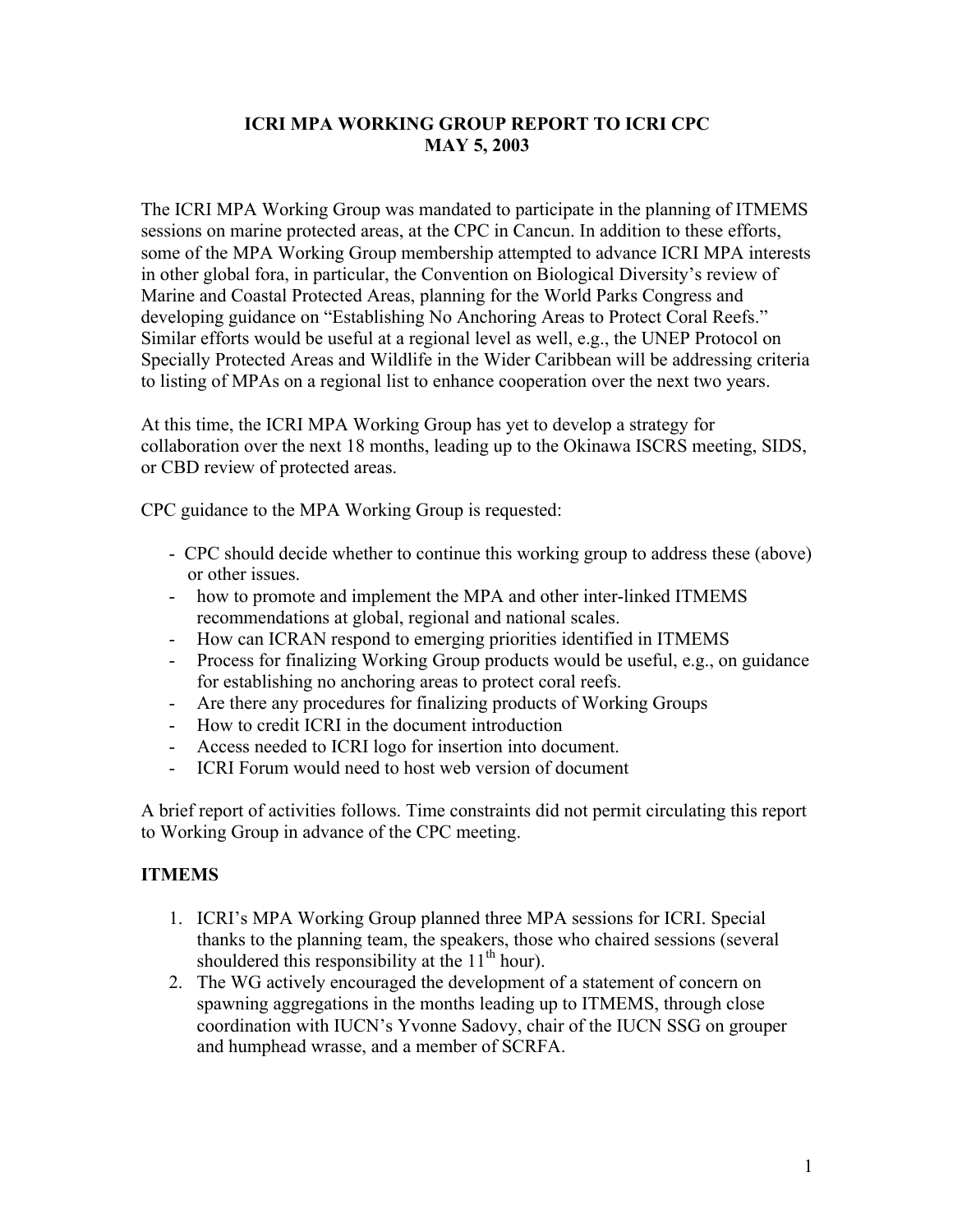- Representative areas where extractive uses are excluded, and other significant human pressures are removed or minimized, to enable the integrity, structure and functioning of ecosystems to be maintained or recovered; and
- Other marine and coastal protected areas which may complement the biodiversity objectives of the areas referred to in (1), where threats are managed for the purpose of biodiversity conservation and/or sustainable use and thus where extractive uses may be allowed.

### **WORLD PARKS CONGRESS**

The World Parks Congress will provide an early opportunity to disseminate ITMEMS outcomes, link them to a broader MPA and protected area agenda, and encourage other fora to address these concerns. A number of ICRI partners have been part of the planning process. Some of the key overlapping interest include: MPA networks, management effectiveness, fisheries and MPAs, financing, and resilient coral networks.

The 2002 World Summit on Sustainable Development called for the establishment of representative marine protected area (MPA) networks by 2012. This goal, linked to such other agreed WSSD goals as better protection of marine biodiversity and improved fisheries and coastal management, will transform existing scientific consensus into new political imperative to create effective MPA networks. We must be sure, however, that the WSSD call for representative MPA networks is not interpreted as portfolios or collections of individual MPAs – rather the call should be interpreted as functionallyconnected networks, which is what we should be working toward.

The World Parks Congress (WPC) will help deliver the World Summit on Sustainable Development's commitments by providing relevant operational tools and programs built on the best available science, information and experience. Participants at WPC will explore and propose new and innovative policies, strategies, and practices for a world facing rapid change, with limited capacity and resources for the tasks ahead. The Congress will develop the MPA conservation agenda for the next decade with practitioners from around the globe. For example, UNESCO expanded its efforts to address the underrepresentation of marine World Heritage sites by convening an expert meeting to determine potential tropical marine sites in 2002. This has led to the development of a Marine World Heritage Strategy and network that will be launched during the WPC.

#### **Achieving Objectives: Management Effectiveness**

MPAs are expected to protect marine biodiversity and ecosystem function, reduce poverty, and provide for healthier coastal communities with a strong foundation for economic growth. There are great challenges in meeting these expectations due to insufficient financial and technical resources, inadequate engagement of stakeholders, lack of trained staff, or lack of data. For example, in one region, of 342 MPAs that were